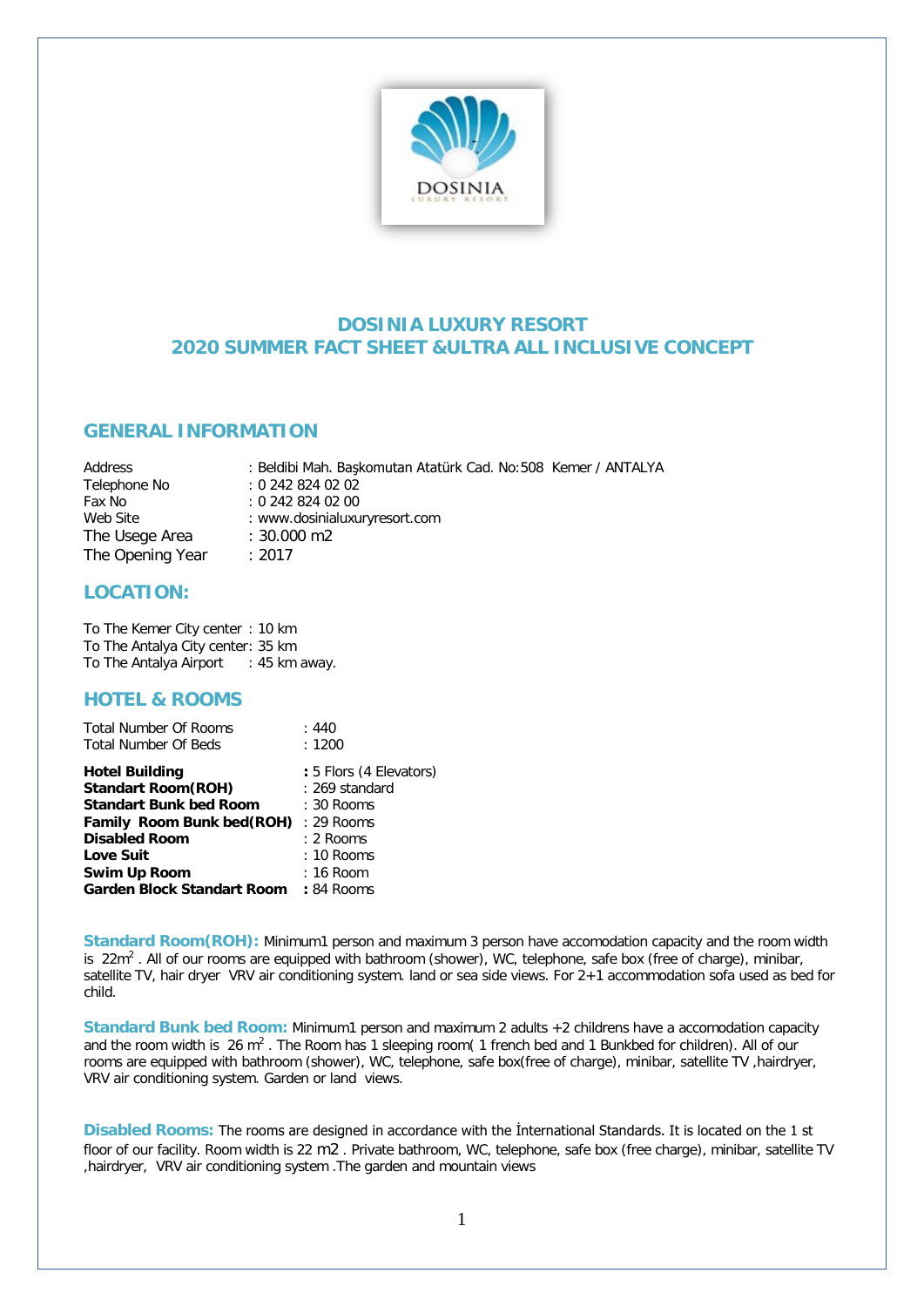**Family Rooms:** Minimum1 person and maximum 3+2 or 4 person have a accomodation capacity and the room width is 33 m2 . All Family Rooms are 2 bedrooms,1 bathrooms and with connected door. 1 room is with twin or french bed, 2. Room is with bunkbed and extra bed. All of our rooms are equipped telephone, safe box(free of charge), minibar, satellite TV ,hairdryer, VRV air conditioning system. All of our family rooms have balcony. Garden or landview.

Love Suit : Minimum1 person and maximum 2 person have accomodation capacity, the room width is 22m<sup>2</sup> and with french bed. All of our rooms are equipped with bathroom (shower), WC, telephone, safe box (free of charge), minibar, satellite TV, hair dryer VRV air conditioning system. These suites have their terrace own private Jacuzzi. Love suites have direct sea and pool views.

**Swim Up Room:** Minimum1 person and maximum 3 person have accomodation capacity and the room width is 26 m<sup>2</sup> Swim-up rooms have one bedroom and one bathroom. There is a terrace with pool connection. All of our rooms are equipped with bathroom (shower), WC, telephone, safe box (free of charge), minibar, satellite TV, hair dryer VRV air conditioning system.

**Garden Block Standard Room:** Minimum1 person and maximum 3 person have accomodation capacity and the room width is 26m<sup>2</sup> All of our rooms are equipped with bathroom (shower), WC, telephone, safe box (free of charge), minibar, satellite TV, hair dryer VRV air conditioning system. All rooms are located on a two floor garden block(**close to the main block**) and have garden views.

# **ALL ROOM CONCEPT Minibar set-up Kettle, tea & coffee set Wireless internet service provider Slippers**

## **POOLS and BEACH**

#### **POOLS**

| THE NAME OF THE POOL                         | <b>POOL</b><br>m <sub>2</sub> |
|----------------------------------------------|-------------------------------|
| <b>Outdoor Main pool</b><br>1)               | 650                           |
| 2) Indoor pool (main building)               | 75                            |
| Indoor children's pool (main building)<br>3) | 20                            |
| <b>Outdoor Main Pool with jacuzzi</b><br>4)  | 280                           |
| Aquapark pool<br>5)                          | 95                            |
| 6) Beach Side Pool                           | 190                           |
| Children's pool                              | 45                            |

#### **BEACH**

Our Beach (pebble-sand), sun beds, mattresses and Beach towels are served free of charge to our guests.We also have special pier, use of the pier can vary according to the season and weather conditions.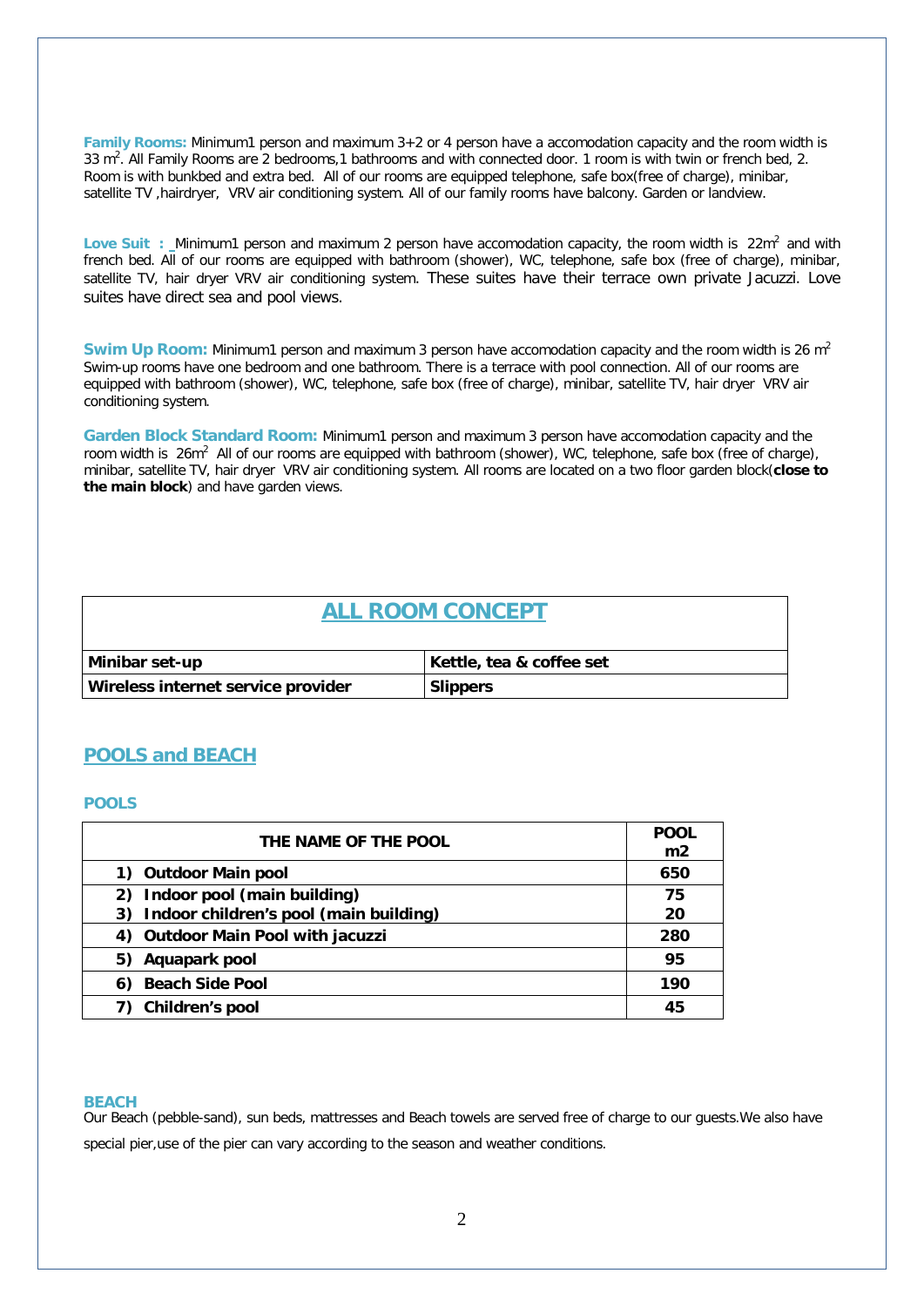## **RESTAURANT and BARS**

**\*\*\*\*Ultra All Inclusive** system until 03.00 all local alcolol and non-alcohol beverages and forein drinks determined by the facitility are served free of charge by self service.

> Buffet Breakfast Open Buffet Late Breakfast Snack Service(5 different corner) Gozleme Open Buffet Lunch Waffle & Ice cream Open Buffet Dinner Night snack

#### **RESTAURANT**

### **MAIN RESTAURANT**

Breakfast ,late breakfast, lunch, dinner service in our main restaurant which has a 1000m2 close area of and 360m2 open area.

#### **A LA CARTE RESTAURANT;**

Italian Kitchen(Mama MiaRestaurant) Seafood Kitchen (Hürrem Restaurant)

#### **Hotel Guests; usage of A la carte Restaurant are with additional charge.**

\*\*\*\*All A La Carte Restaurants are Pre-Booked.

#### **BARS**

**Marin Bar** Ultra All Inclusive local and imported drinks**(drink selected by the hotel ) D** Bar Ultra All Inclusive local and imported drinks (drink selected by the hotel) **Snack Bar** Snack menu ones **Disco Bar** Ultra All Inclusive local beverages **Minibar** Just on arrival date Soft drinks + water **Beach Side Snack Bar**Snack menu one

\*\*\* Imported alcholic and non-alcholic beverages (energy drinks, champagne, cellar wines, luxury drinks 12 years old whiskeys, cognac and luxury liqueurs etc.) that are not included in the concept at all service points . \*\* Freshly squeezed juice is not included in the concept.

\*\*\* Bottle service is not available in bars.

\*\*\*Alcoholic beveragesare not served as bottles.

\*\*\*Imported drinks are not served in restaurants,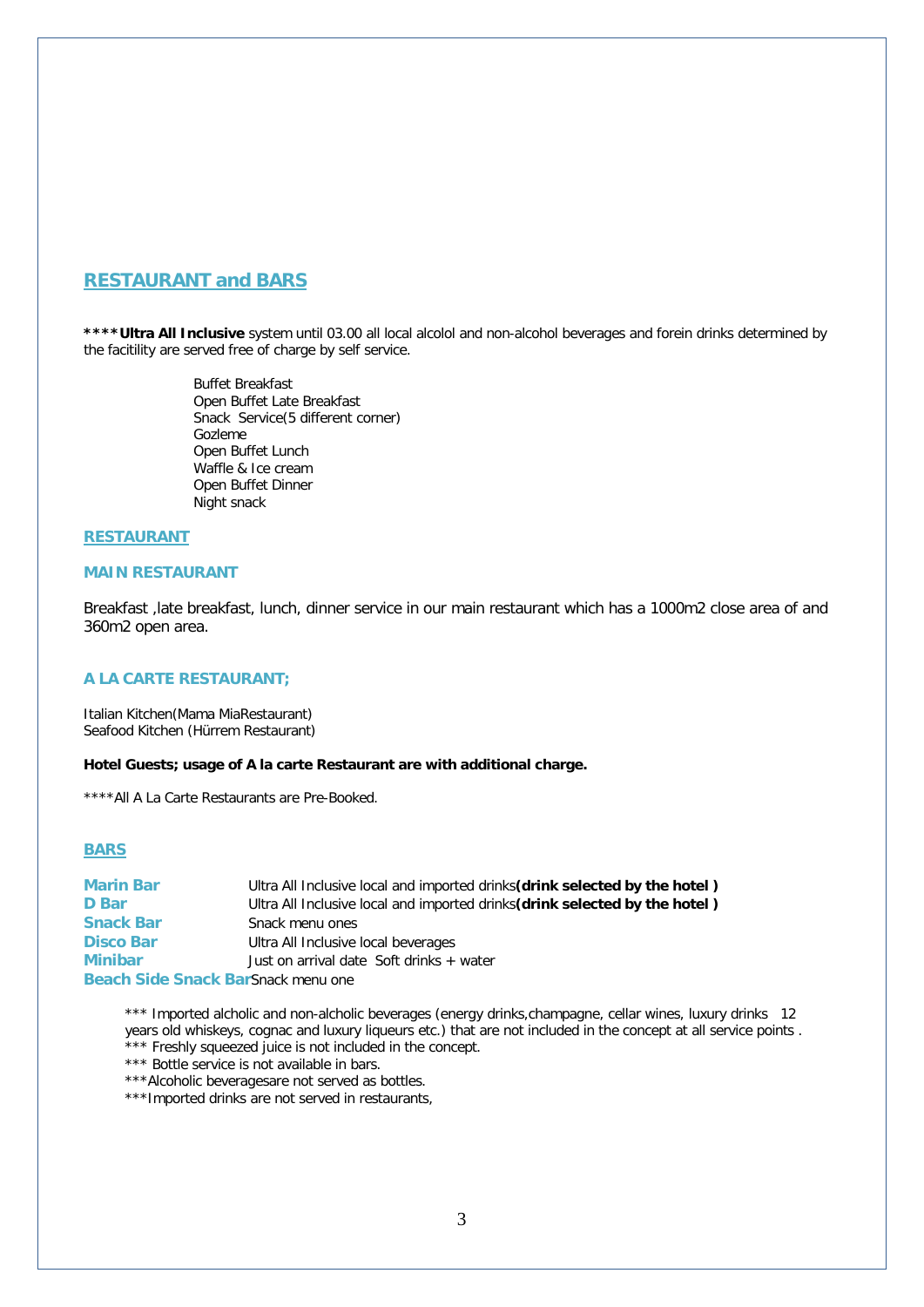## **ENTERTAINMENT-ACTIVITIES AND SPORTS FACILITIES**

## **ANIMATION**

Daytime aquapark and swimming around the pool and activities soft animation, evenings at the amphitheatre different shows and shows prepared by our animation team.

#### **SPORT**

Beach volley Water ball Step, Aerobics, **Gymnastics** Dart, Archery, Boccia Fitness Center All motorized and non- motorized water sports

### **SPECIAL FOR CHILDREN**

The special concept ''Mini Club''for children between the ages of 4-12 is built on an area 180m² and has special services and facilities for children such as children's buffets, children's pool, playgrounds

Mini club for 4-12 years (10:00 – 12:30 / 15:00 – 17:30 between) Baby chair and baby cot Baby care services (paid) Kids animation Mini Disco (before the night show) Kids Pool Children Buffet Mini Club Spray action Game park

## **ACTIVITIES AND OTHER SERVICES:**

Daytime animation activities, amphitheater shows in the evening. In Aquapark Area ,there are different features 3 slides Also beach volley area.

### **Internet Access**

Wirelessin the lobby area, rooms, public area (wireless) (Free of charge)

| <b>Paid</b>                                                                                                                                                                                                                                                                                        | <b>Free</b>                                                                                                                                                                                                                                                                                                        |
|----------------------------------------------------------------------------------------------------------------------------------------------------------------------------------------------------------------------------------------------------------------------------------------------------|--------------------------------------------------------------------------------------------------------------------------------------------------------------------------------------------------------------------------------------------------------------------------------------------------------------------|
| Jet ski, banana, parasailing, ringo<br>Canoe, sea bike<br>Surf(certificateis required)<br><b>Shopping Center</b><br>Spa (massage, rubbing)<br>Doctor<br>Laudry services<br>Rent a car<br>Babysitter<br>Telephone<br>Fresh fruit juices<br>hookah<br>Non-concept imported alcoholic and soft drinks | Fitness center<br>Boccia<br>Dart<br>Aerobics, Water ball, aqua aerobics<br>Beach volley<br>Table tennis<br>Turkish bath, Steam bath, Salt bath<br>Sauna<br>Baby cot, Baby stroller<br>Open car park<br>Digital Safe (in room)<br>Sunbeds and mattresses in the pool and at the<br>beach<br>Beach towel<br>Wireless |